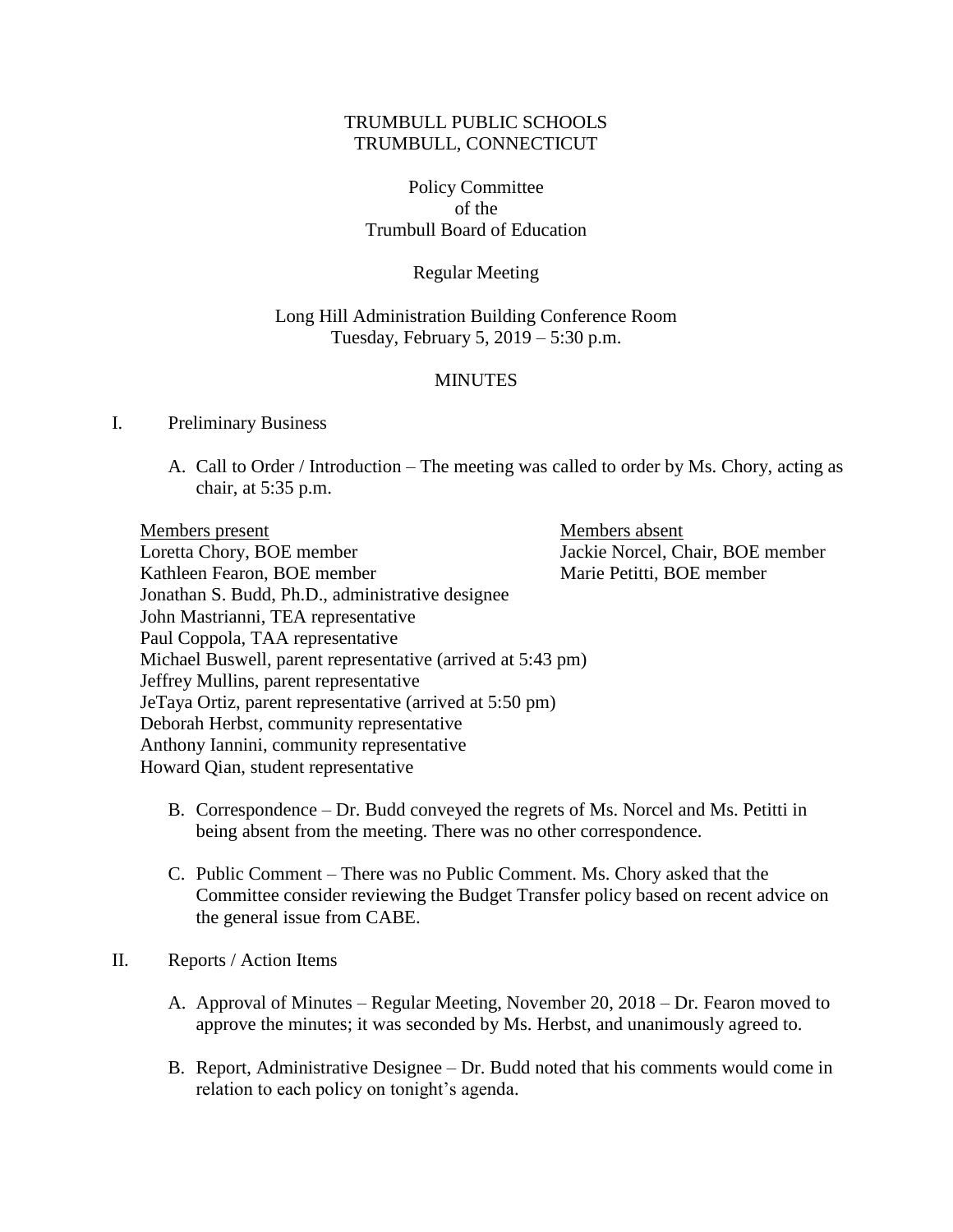- C. Board of Education Meeting Updates
	- a. November 27, 2018 First Readings In Ms. Norcel's absence, Dr. Budd noted that the Board heard First Readings of the following six policies as presented at its November 27, 2018 meeting.
		- i. Drug and Alcohol Testing and Required Training for School Bus Drivers, Policy Code 4212.42
		- ii. Administration of Medication by School Personnel, Policy Code 5141.21
		- iii. Security Checks, Policy Code 4212.5
		- iv. Use of Physical Force: Seclusion and Restraint, & Exclusionary Timeout, Policy Code 5144.1
		- v. Eligibility to Attend Trumbull Public Schools, Policy Code 5111
		- vi. Trumbull High School Performance Standards Requirements for Graduation Requirements, Policy Code 5123.1 6146

The Board suggested no substantive revisions, so these policies were returned to the Board for Second Readings on January 8, 2019.

- b. January 8, 2019 Second Readings In Ms. Norcel's absence, Dr. Budd noted that the Board approved the following six policies as presented at its August 28, 2018 meeting.
	- i. Drug and Alcohol Testing and Required Training for School Bus Drivers, Policy Code 4212.42
	- ii. Administration of Medication by School Personnel, Policy Code 5141.21
	- iii. Security Checks, Policy Code 4212.5
	- iv. Use of Physical Force: Seclusion and Restraint, & Exclusionary Timeout, Policy Code 5144.1
	- v. Eligibility to Attend Trumbull Public Schools, Policy Code 5111
	- vi. Trumbull High School Performance Standards Requirements for Graduation Requirements, Policy Code 5123.1 6146
- III. Policy Review/Discussion
	- A. Fire Safety & Crisis Response, Policy Code 6114.1 Dr. Budd presented the proposed revised policy in this evening's packet. The Committee unanimously agreed to bring the policy, with revision, to the Board for a First Reading on February 12, 2019.
	- B. English Language Learners, Policy Code 6141.311 Dr. Budd presented the proposed new policy in this evening's packet. The Committee unanimously agreed to bring the policy to the Board for a First Reading on February 12, 2019.
	- C. Suicide Prevention/Intervention, Policy Code 5141.5 Dr. Budd presented the proposed revised policy in this evening's packet. The Committee unanimously agreed to bring the policy, with revision, to the Board for a First Reading on February 12,